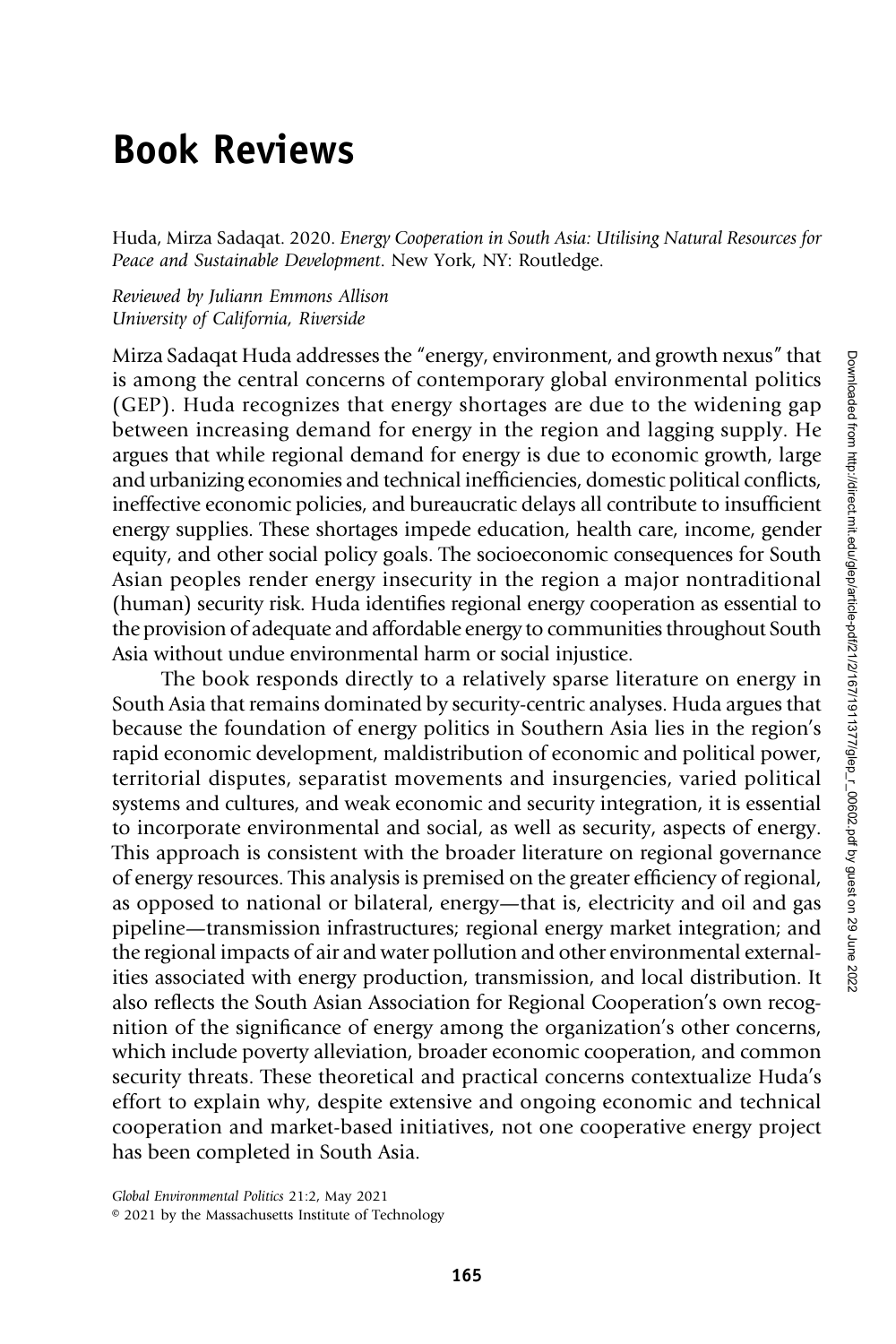Huda argues that the political and security challenges to South Asian energy cooperation identified by GEP scholars and regional actors alike have not been thoroughly analyzed. The conventional geopolitical view fails to adequately incorporate nonstate and extraregional stakeholders, climate change and other environmental concerns related to ensuring energy security, and social justice. In response to this considerable lacuna, Huda develops a constructivist theoretical framework to guide a multimethod analysis of four cooperative energy projects in South Asia: the failure of the Myanmar–Bangladesh–India (MBI) gas pipeline; the Turkmenistan– Afghanistan–Pakistan–India (TAPI or "Trans-Afghanistan" gas pipeline) to begin construction in 2021; the proposed Tipaimukh Dam; and subregional, Bangladesh– Bhutan–India–Nepal (BBIN), cooperative hydroelectric power initiatives. Constructivism provides a "conceptual umbrella" (37) for Huda's use of subsidiary theories—stakeholder analysis, energy diplomacy, environmental peacebuilding, and cooperative security—to analyze these case studies of regional cooperation on gas pipelines and hydroelectric power generation. Together, these analyses illuminate multiple and varied obstacles to energy cooperation in South Asia that Huda argues might be mitigated by more effective and inclusive leadership and planning.

Energy Cooperation in South Asia succeeds in providing a comprehensive overview of the history and current state of energy cooperation in South Asia. Detailed case studies illuminate the ways that apparently extraneous issues—for example, hostility around historically normalized India–Bangladesh border crossings in the MBI pipeline case and food and human security risks associated with Tipaimukh Dam—have complicated and forestalled energy cooperation regarded as essential for meeting current and future demands for conventional fuels and electrical power in the region. Such deep and compelling substantive insights come at high theoretical price. Huda's effective integration and evaluation of multiple international and subnational processes (stakeholder analysis and methods of reducing tensions to facilitate cooperation), tools (diplomacy to manage the transition to lower carbon energy sources), and strategies (environmental cooperation to build peace) demonstrate the value of constructivist analyses for understanding individual cases. This assessment substantiates Huda's claim that weak systems of governance in South Asia undermine the capacity of any single, Western theoretical framework premised on the sovereign nation-state to account for lagging energy cooperation in the region. Yet it is easy to feel let down by the monograph's failure to, at least, suggest a compelling regionally specific alternative.

Overall, the book provides a clear, concise history and analysis of energy cooperation in South Asia, featuring in-depth analyses of key cases that will be useful for researchers and practitioners concerned with regional governance of energy resources. The region's political leaders and policy makers are likely to find Huda's articulation of specific recommendations for improving leadership and planning to support successful energy cooperation in South Asia particularly important. South Asian specialists and GEP scholars will appreciate Huda's critique of facile applications of realist and liberal theories to energy governance in South Asia and elsewhere, as well as his use of constructivism to elucidate pathways to energy cooperation in the region.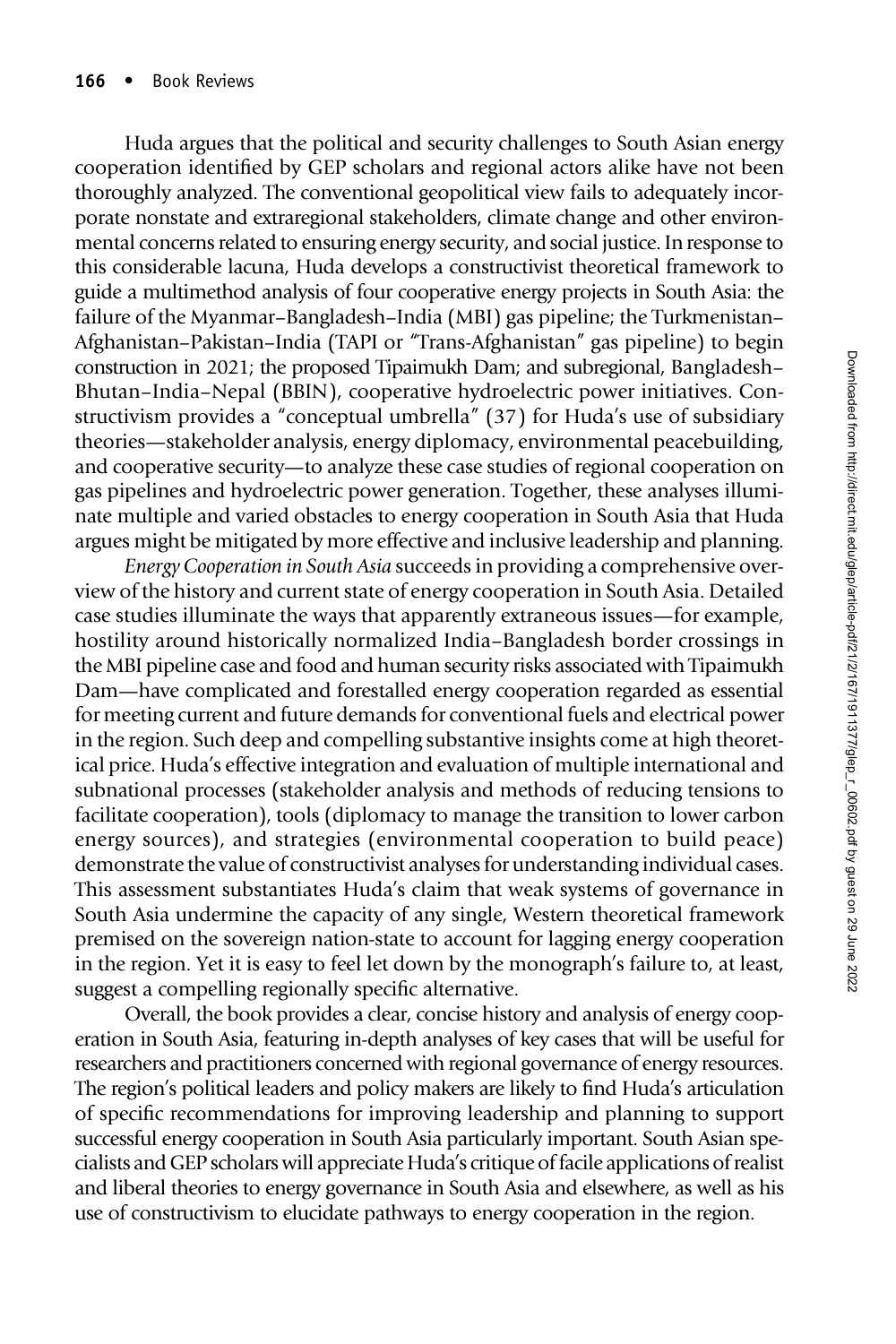Barandiarán, Javiera. 2018. Science and Environment in Chile: The Politics of Expert Advice in a Neoliberal Democracy. Cambridge, MA: The MIT Press.

Reviewed by Casey Stevens Providence College

Javiera Barandiarán's Science and Environment in Chile presents an empirically rich analysis of conflicts related to environmental impact assessments (EIAs) in Chile. Investigating "what kinds of democratic states [are] produced alongside EIAs" (25), the book engages in a thorough investigation of four case studies in Chile, each of which explores the politics of neoliberal environmental policy making. The book adds to existing literatures about the politics of scientific expertise with an exploration of a country case that exemplifies the separate pulls of neoliberalism and democratic demands for accountable governance. The central insight of the book's four case studies—dealing with salmon farming, a paper and pulp mill, a gold mine, and a dam project—is that environmental policy making in neoliberalism is defined by tensions that rarely increase and often pull away from "the kind of institutionalized, reflexive, and critical intellectual capacities needed for long-term environmental protections" (30).

The book methodically examines two key themes throughout the case studies: the construction of scientific expertise and the "umpire state." The book builds from the science and technology studies (STS) perspective in exploring boundary work and the relationship between scientific expertise and other social actors like the private sector and activist networks. It argues that Chile, as a democratizing state that embraced neoliberal policy positions, is an ideal case for using this approach. While many institutions, such as the National Commission for the Environment, play a central role in the story, they operate differently than the adversarial administrative proceedings or advisory committees that other studies have emphasized. Barandiarán shows that choices about legitimation strategies matter in the Chilean context. One example, highlighted in the case study about the Valdivia Paper and Pulp Mill, is in the choice of scientific experts from Chile or from outside the country. Foreign scientists are preferred because they lack local conflicts of interest, but the result is further weakening of domestic environmental science capacity. In other instances, scientists demonstrate their independence by highlighting results that go against funders' preferences, which only reinforces the view that scientific work is largely directed by funders in the first place. The empirical work reveals the variety of tensions that occurs with the construction of scientific expertise.

The second focus is on the role of state institutions through this process, conceptualizing an umpire state as one "that sees itself as a broker between competing parties that produce their own knowledge claims" (6). The concept is exemplified clearly with the example of maps provided for an EIA related to the construction of five dams in the Aysén province. The massive EIA undertaken by Endesa, the company that owned the dam project, was undermined by the submission of illegible maps. When the legibility was addressed, the resulting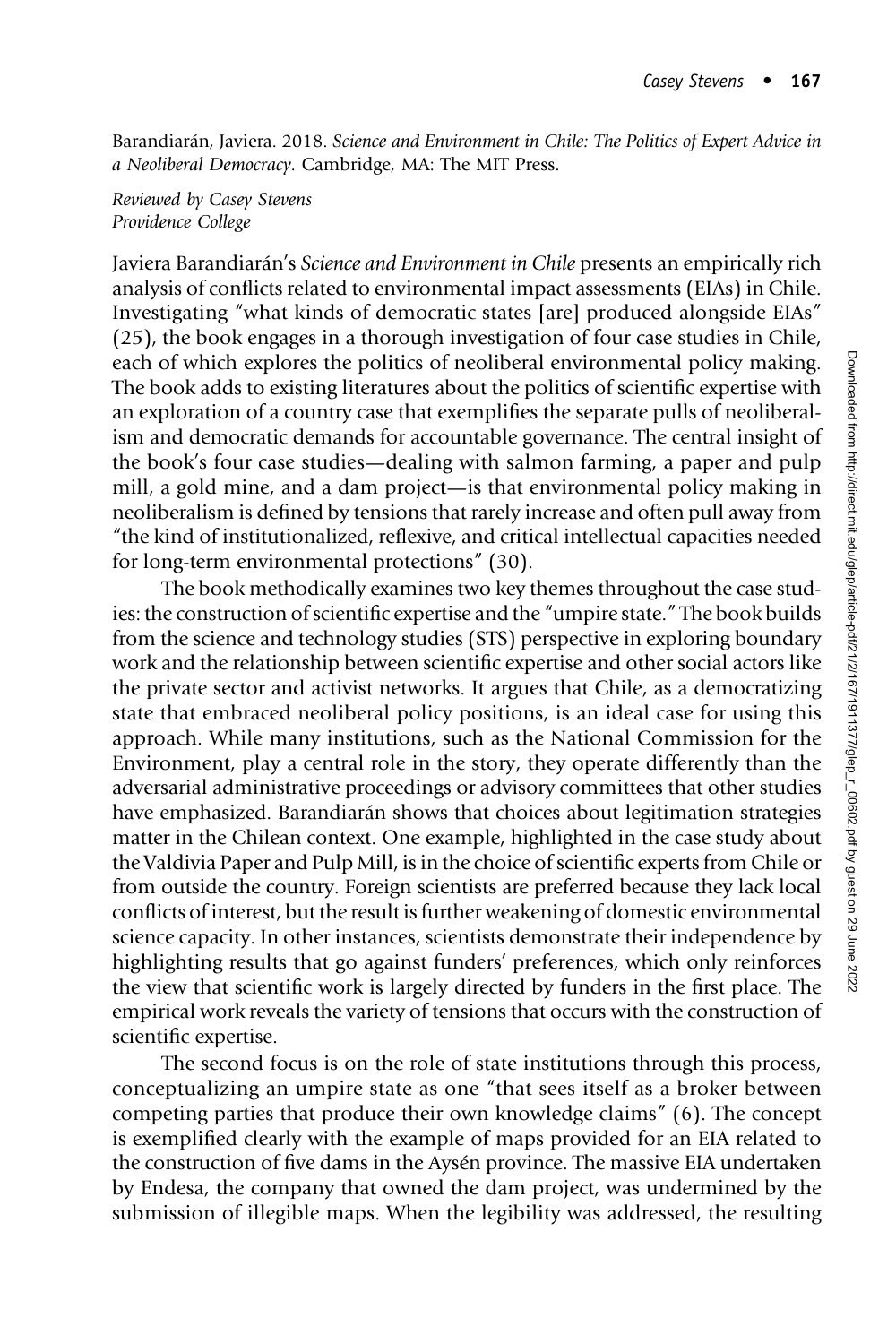downloadable file was an unsearchable PDF that caused computers to overheat. In contrast to an "empire" conception of the state, where effective maps are seen as a tool of state control, the umpire state sees "mapmaking … [as] a privatized formality—another box to check on the long list of requirements" (168). The idea of the umpire state is demonstrated in other case studies as well. In the example of salmon aquaculture, "state officials have to make decisions using data they are skeptical of and are also limited in how to change the conditions that underpin their distrust" (90). The umpire state is an excellent conceptualization of state action that highlights the complexities of the cases studied but also has comparative significance for scholarship on state power, sustainability, and scientific expertise.

The strength of the book is its empirically detailed case studies, but one weakness is that the theoretical contributions are limited in comparison. For example, the case study of the Pascua Lama Gold Mine finds that scientization, the practice of science-based claims crowding out other types of knowledge claims, does not explain the findings; the study instead contends that "scientific and non-scientific claims coexisted" (155). An alternative lens would emphasize the normative content of the scientific expertise that created the opportunity for space to be opened for nonscientific claims. Similarly, the HydroAysén case concludes by arguing that there may be an upward limit to the umpire state where it cannot remain a neutral referee due to social pressure. Where this upward limit is, how it manifests, and how the state, scientists, and other actors understand it are not analyzed in depth. Comparative work concerned with the construction of science or the neoliberal state and environmental policy making can nevertheless extend the concepts and explore new terrain.

Barandiarán's careful empirical unpacking opens space for deeper reflections on the interrelationship between a neoliberal state and politics of science legitimation. It is an insightful and important read that takes existing concepts in studies of neoliberal states and STS and develops them methodically and carefully. The preface begins by seeking an intervention into the politics of "alternative facts" that many right-wing populist movements have brought to the fore; on those terms, the book achieves its goal with careful exploration but its analysis also provides tools for moving past those politics.

Bryant, Gareth. 2019. Carbon Markets in a Climate-Changing Capitalism. Cambridge: Cambridge University Press.

Reviewed by Jongeun You University of Colorado Denver

The world is likely not on track to achieve the considerable carbon emissions reductions required to avoid the worst impacts of climate change. Carbon markets, imposing a price on the carbon content of fossil fuels, are feasible and durable tools to control carbon emissions, despite political challenges (Rabe 2018). Through carbon markets,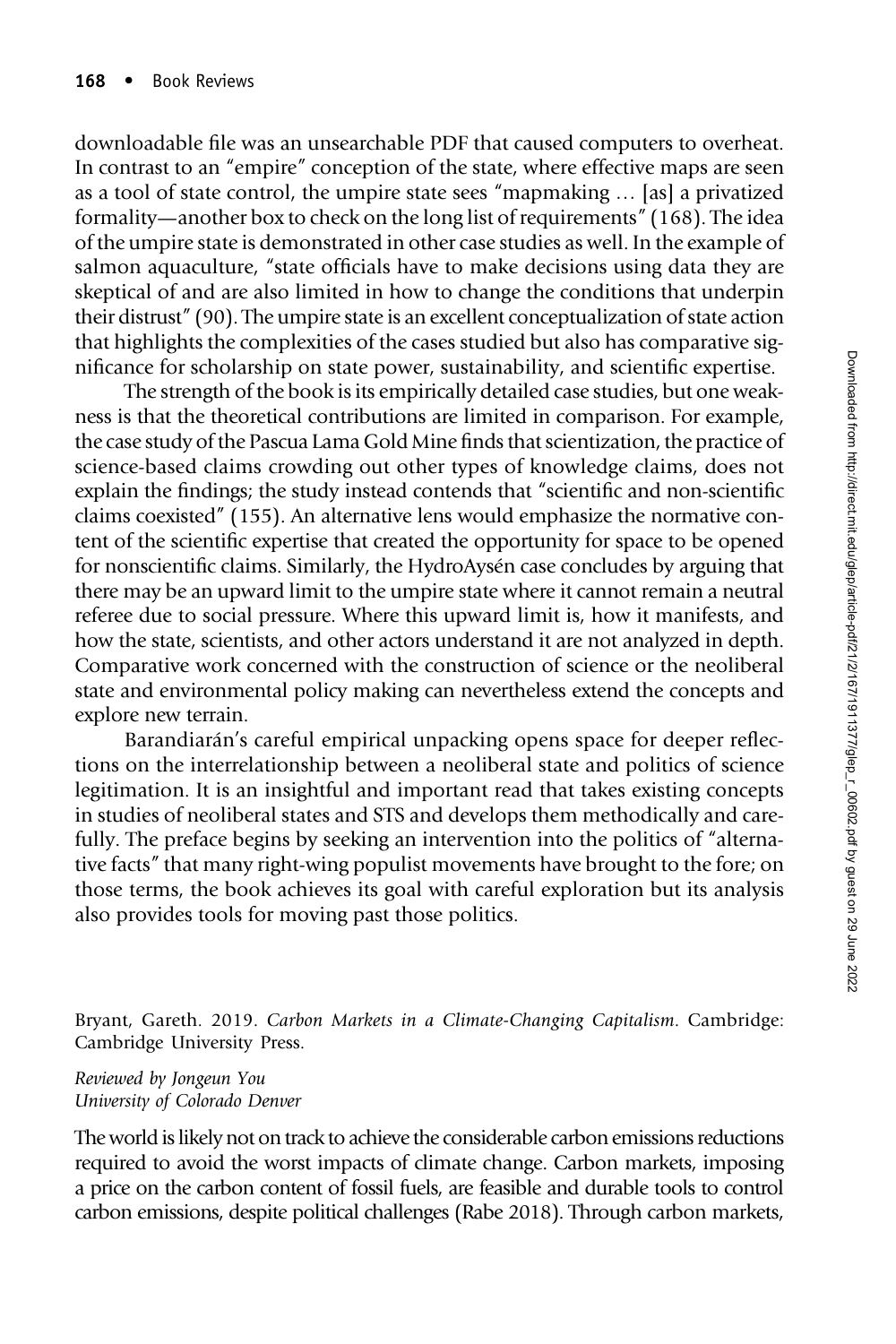such as carbon taxation or cap-and-trade programs, policy makers aim to internalize the negative externalities of fossil fuel usage and to redistribute revenues to lowcarbon innovation and communities that have been impacted by climate change.

Carbon Markets in a Climate-Changing Capitalism argues that the fossil fuel industry has exercised excessive influence over the European Union Emissions Trading System (EU ETS); this influence inhibits the beneficial role of the world's largest carbon market in addressing the climate crisis. Carbon emissions in the EU during the last decade showed a decline, but the environmental benefit of the EU ETS should have been higher and more dispersed than now, according to Bryant. He argues that adequate regulatory intervention by governments over carbon emissions and fossil fuel industries is needed to maximize the effectiveness of carbon market policy. This complementary measure is expected to mitigate the limitation of the EU ETS, obsessively relying on dominant economic discourses.

The book contextualizes the relationship between capitalism and climate change. Capitalism—a political-economic system characterized by capitalization, property rights, and voluntary exchange—has resulted in a drastic change in climate and environment beyond nature's resilience capacity. Simultaneously, a changing climate has enabled capitalism to respond to global warming and social pressures on the industry. This response can be made by altering its value chain to be climatefriendly or by bolstering capitalism's dependence on fossil fuels and creating additional damages to nature.

Bryant's concept of "climate-changing capitalism" may help researchers better understand and evaluate competing climate policies. Using this lens, the book suggests three contradictions and tensions embedded in the EU ETS. First, capitalism produces climate change unevenly. Though a small number of companies and governments contributed to a large proportion of emissions (the twenty biggest emitters contributed half of emissions in the EU ETS during 2005–2012), the responsibility for reducing emissions was distributed across many other actors of the EU ETS (including more than 3,500 companies). Carbon commodification that separates emissions from installations led heavy emitters to internalize emission inequalities.

Second, carbon markets depend on fossil fuel use. From a financial sector standpoint, market viability and interest hinge on stringent emission caps and high carbon prices. However, governance issues (e.g., the inflow of international carbon credits, an oversupply of carbon allowances) and once-low European carbon prices (less than  $\epsilon$  10 per metric ton of CO<sub>2</sub> emissions between November 2011 and February 2018) promoted the exit of financial investors from the market.

Third, capitalism constrains climate change responses. Owing to the inertia of policy implementation and limited resources, EU governments and related stakeholders tend to privilege a carbon market–based approach over climate policy alternatives because there is an existing, legitimate institution. Instead of transformative climate policies, the EU ETS members have preferred to reform the system itself (via, e.g., market stability reserve and revised free allocation rules) while undermining the diverse debate on climate policy.